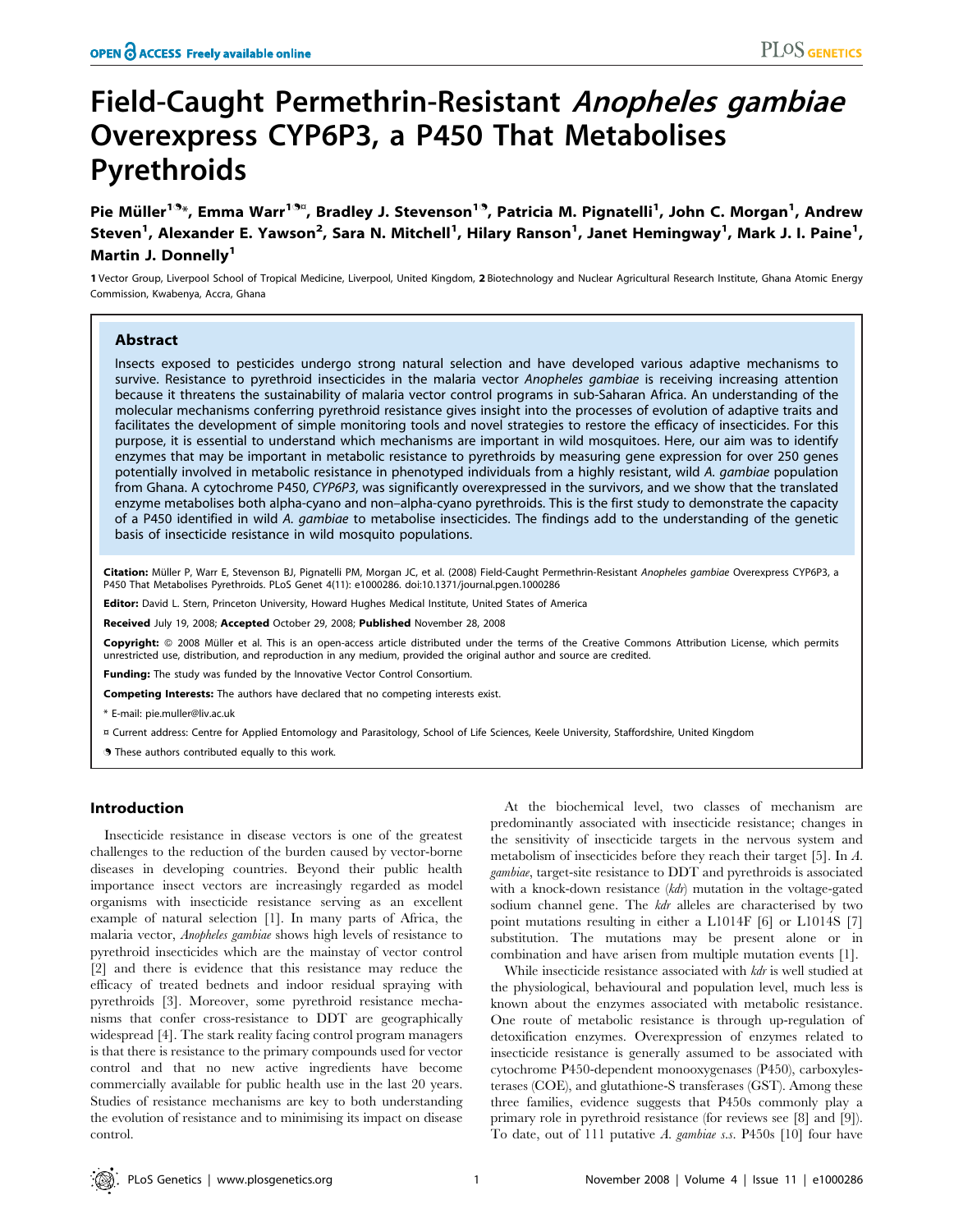## Author Summary

Malaria, a disease spread by anopheline mosquitoes, is a global health problem with an enormous economic and social impact. Pyrethroid insecticides are critical in reducing malaria transmission, and resistance to these insecticides threatens current control efforts. With a limited number of public health insecticides available for the foreseeable future, it is vital to monitor levels of resistance to facilitate decisions on when new strategies should be implemented before control fails. For monitoring, simple molecular assays are highly desirable, because they can detect resistance at very low frequencies and should identify the presence of single recessive alleles well before bioassays. An understanding of the mechanisms conferring resistance facilitates the development of such tools and may also lead to novel strategies to restore the efficacy of the insecticide, or the development of new compounds. We set out to identify enzymes that may confer metabolic pyrethroid resistance by comparing levels of messenger RNA between insecticide-selected versus unselected mosquitoes. We caught members of the major malaria vector, A. gambiae s.s. from a highly pyrethroid resistant field population. We found increased transcript levels for a cytochrome P450, CYP6P3, and demonstrate that it encodes for an enzyme that metabolises pyrethroids.

been observed to be overexpressed in adult mosquitoes from colonies characterised as pyrethroid resistant, namely CYP6Z1, CYP6Z2, CYP6M2 and CYP325A3 [11–13]. Although the upregulation of these P450s was associated with resistance, their potential to metabolise pyrethroids remains unclear. While Chiu et al. [14] demonstrated that CYP6Z1 metabolises DDT, to date only CYP6Z2 interacts with pyrethroids. McLaughlin et al. [15] found that CYP6Z2 binds to two pyrethroids, permethrin and cypermethrin. Their data, however, also suggested that the pyrethroids were not metabolised by this P450 highlighting the importance of functionally characterising putative candidates involved in pyrethroid metabolism. These earlier studies have potential confounding effects of colonisation including genetic drift and physiological adaptations to the artificial laboratory environment. The study of immune response in natural mosquito populations has highlighted that mechanisms found in laboratory colonised material may be less relevant in nature [16].

While genetic markers for target site insensitivity are available [6,7] and widely used, we lack simple screening methods for alleles associated with up-regulation of detoxification enzymes. As a result, the role of metabolic resistance in reducing the efficacy of malaria vector control is unknown. The current study was carried out as part of the Innovative Vector Control Consortium (IVCC) to develop a tool to monitor mosquito field populations for resistance alleles [17]. We set out to identify enzymes that metabolise pyrethroid insecticides by selecting field-caught mosquitoes against the lethal time to kill 50% of the mosquito population  $(LT_{50})$ . Genes potentially associated with detoxification of xenobiotics were screened for differential gene expression between survivors and unexposed mosquitoes using the A. gambiae detox chip [11]. We then expressed the most promising candidate in Escherichia coli to examine its pyrethroid metabolising potential.

## Materials and Methods

## Mosquito Collections

Mosquito collections were carried out in the village of Dodowa, Ghana  $(05^{\circ}52.67'N, 000^{\circ}06.36'W)$  between October and November 2006. A detailed description of the field site can be found in Yawson et al. [18]. Mosquitoes morphologically identified as members of the A. gambiae species complex [19,20] were sampled from natural breeding sites and raised to adults in an insectary located in Dodowa. Larvae were given ground TetraMin fish food and adults were provided with 10% sugar solution. Newly emerged adults were separated into females and males and kept as cohorts of same age. All bioassays and selections were performed on the third day post-eclosion.

In addition to the larval collections blood-fed females were caught using aspirators inside houses and family lines reared as described in Müller et al. [21]. These family lines were used to compare constitutive versus induced gene expression (see below).

#### Selection Experiment

Before selecting mosquitoes against permethrin we determined the lethal time (LT) of 0.75% permethrin treated filter paper for 50% mortality  $(LT_{50})$  using World Health Organization (WHO) test kits following standardised conditions [22]. To estimate the  $LT_{50}$  we first established a time-response curve by exposing approximately 100 individuals to one of six different exposure times (12.5, 25, 50, 100, 150 and 200 min). Mortality was recorded 24 h post exposure and data were fitted by a logistic regression model using logit-transformed probabilities [23] to predict the  $LT_{50}$ . All analyses were performed using the open source statistical software package R (http://www.r-project.org). All R-code required to perform these calculations is available from the first author on request. Once the  $LT_{50}$  was determined, cohorts of 3-day old adult females were split into two groups; one group was exposed to 0.75% permethrin and the other group to a control paper which contained only the insecticide carrier (silicone oil). Both groups were exposed for the  $LT_{50}$  using WHO test tubes and then transferred to holding tubes. In order to examine constitutive differences in gene expression between selected and unselected mosquitoes all individuals were kept in the holding tubes for 48 h before they were killed in 70% ethanol. A recovery time of 48 h was chosen to control for potential permethrininduced gene expression. Vontas et al. [24] showed that permethrin-induced gene expression regains constitutive levels within 24 h of a non-lethal exposure. To test for permethrininduced gene expression additional family lines were reared and 3 day old adult females split into two groups. One group was exposed to 0.75% permethrin for 30 min and the second group served as a control. After a recovery time of 48 h post exposure four to five female mosquitoes from each group were pooled and RNA extracted. Using RT-PCR gene expression levels of exposed and unexposed individuals were compared in a pair wise t-test.

For all mosquitoes one hind leg was removed for DNA extraction and the remaining body parts were transferred to RNAlater (Ambion) to prevent RNA degradation. Genomic DNA was extracted from legs using the DNeasy kit (Qiagen) and used to identify each specimen to species and molecular form [25]. The same DNA was used to screen for the presence of the L1014F [6] and L1014S [7] substitutions within the voltage-gated sodium channel protein causing knockdown resistance (kdr) by a heated oligonucleotide ligation assay (HOLA) [26].

## **Microarray**

Only mosquitoes identified as members of A. gambiae s.s. S form and homozygous for the L1014F kdr allele were included in the microarray study. Total RNA was extracted from pools of 10 mosquitoes which were either selected against 0.75% permethrin for the  $LT_{50}$  or not exposed to the insecticide. The quality and quantity of all RNA pools was measured by a spectrophotometer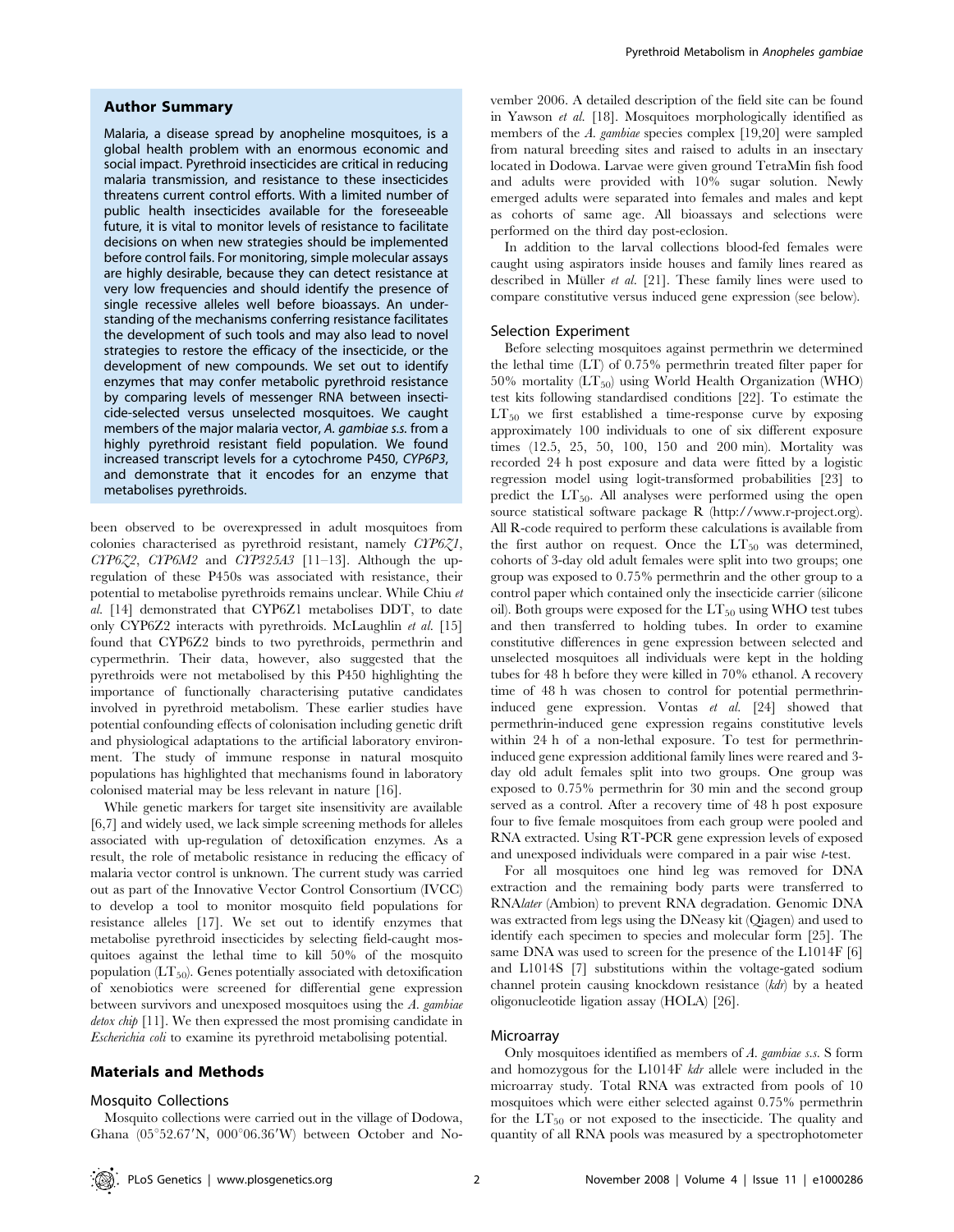(Nanodrop Technologies) and a random subset was also assessed using a 2100 Bioanalyzer (Agilent Technologies). RNA extraction, amplification and labelling protocols followed those described in Müller et al. [21]. Labelled targets were hybridised to an updated version of the A. gambiae detox chip [11,21] which was printed with a physical rearrangement of the probes (ArrayExpress accession A-MEXP-863). The probes on the microarray include 103 cytochrome P450s, 31 esterases, 35 glutathione S-transferases and 85 additional genes such as peroxidases, reductases, superoxide dismutases, ATP-binding cassette transporters, tissue specific genes and housekeeping genes.

The microarray experiment compared RNA pools from selected vs. unselected mosquitoes, comprising six independent replicates with dye-swaps (12 arrays in total). As each probe was spotted in replicates of four and measurements were obtained for both red and green wavelengths in each array, a total of 96 measurements per probe were obtained. After visual inspection of each array, spot and background intensities were calculated from the scanned array images using GenePix Pro 5.1 software (Axon Instruments). Raw intensities were then analysed with Limma 2.4 software package [27] running in R. Any spot that showed a median intensity in one or both channels at saturation was excluded from the analysis. For each spot background intensities were subtracted (i.e. method  $=$  "subtract") from the total spot intensities and adjusted intensities were transformed into intensity log-ratios and normalised. For the comparison between the two groups, selected vs. unselected, estimates for technical replicates (dye-swaps) were first averaged and then compared between the two groups. A detailed description of the methods used for normalisation and statistical analysis is given in Müller  $et$  al. [12]. All microarray data has been deposited in ArrayExpress (accession E-MTAB-52).

In terms of absolute fold change our values are likely to underestimate true fold differences between mosquitoes that would survive an  $LT_{50}$  and those that would not. This is a result of the study design whereby the  $LT_{50}$  survivors were compared with a control group that would be expected to be a mixture of 50% mosquitoes surviving and 50% mosquitoes dying after exposure to 0.75% permethrin. It was not possible to select a fully susceptible control group due to the expected RNA degradation postmortem. The underestimation of fold changes may occur wherever resistant mosquitoes are compared with their parental line. Details of how this study design limits maximum fold change are given in Figure S1. As a consequence we have chosen to rank our genes by statistical significance (*i.e.*,  $-\log_{10} P$ -value) rather than setting an arbitrary fold change cut-off to filter for candidates.

## Quantitative RT-PCR

Quantitative RT-PCR was used to validate microarray data and for comparisons with the ''Kisumu'' strain, a susceptible A. gambiae s.s. laboratory colony. An aliquot of 75 ng from each pool of total RNA served as template for making target specific cDNA by reverse transcription in a single multiplex assay using the GenomeLab GeXP Start Kit (Beckman Coulter) and the genespecific primers in Table 1. The primers were designed using the eXpres Profiler software (Beckman Coulter) based on cDNA sequences retrieved from the sources given in Table 1. The GeXP multiplex system uses a combined primer of target-specific and a universal sequence to reverse transcribe mRNA into cDNA. The reverse transcription step was followed by a PCR step in which during the first three cycles amplification was carried out by chimerical forward and reverse primers (Table 1). For the subsequent cycles (numbers 4 to 35), amplification was carried out using universal forward and universal reverse primers provided

by the kit. The PCR conditions were  $95^{\circ}$ C for 10 min, followed by 35 cycles of 94 $\mathrm{°C}$  for 30 s, 55 $\mathrm{°C}$  for 30 s and 68 $\mathrm{°C}$  for 1 min. Multiplexing primer specificity was confirmed by sequencing the PCR products obtained from single reactions. The universal primers that come with the kit were fluorescently labelled and yielded signals that corresponded to the amount of product in the multiplex reaction. PCR products were quantified with a CEQ 8000 Genetic Analysis System (Beckman Coulter) running a GenomeLab GeXP eXpress analysis program (Beckman Coulter) that computes peak areas for each target. The peak area of a control gene, S7 (VectorBase: AGAP010592) was used to normalise for variation in total mRNA amount. Normalised peak areas were then log<sub>2</sub>-transformed to approximate a normal distribution.

## Cloning CYP6P3 for Expression in Escherichia coli

Messenger RNA from the susceptible lab colony A. gambiae ''Kisumu'' (3-day old adults) was isolated using the PicoPure kit (Arcturus) and cDNA prepared using Superscript III (Invitrogen). Initial efforts to express CYP6P3 using the E. coli OmpA signal peptide as previously described for CYP6Z2 [15] were unsuccessful. Therefore, we used another common strategy for P450 expression, which is to replace the natural P450 amino-terminus with a sequence (MALLLAVF) derived from the bovine steroid 17  $\alpha$ -hydroxylase [28]. To introduce the amino-terminal 17 $\alpha$ modification the 5'-end of CYP6P3 cDNA was amplified using KOD DNA polymerase (Novagen) with ECG169 (5'TTTCA-TATGGCTCTGTTATTAGCAGTTTTTGCCGCGTTCATC-TTCGCAGTGTCGATCGTG 3'), introducing a NdeI restriction site at the initiation codon (underlined), and ECG137  $(5'$ -ATGAATTCTACAACTTTTCCACCTTCAAG -3') complementary to the 3'-end of the CYP6P3 cDNA, and introducing an  $E \circ \text{R}$ I site (underlined). The resulting 17 $\alpha$ -CYP6P3 was ligated into pCWompA2 via NdeI and EcoRI to create pCW::17a-cyp6p3. The construct was sequenced and compared with the database sequence of CYP6P3 (GenBank:AAL93295). In addition to the four amino acid substitutions to the membrane anchoring sequence as a result of the 17 $\alpha$  modification (E2A, I4L, N5L, and L8F – numbering relative to published sequenced), there were two nucleotide changes that encoded amino acid substitutions R154W and L292V. These nucleotides changes were are also present in CYP6P3 amplified from Kisumu genomic DNA and are therefore not due to PCR errors.

#### Preparation of E. coli Membranes for Functional CYP6P3

For functional expression of CYP6P3 and its redox partner cytochrome P450 reductase (CPR), competent E. coli DH5 $\alpha$  cells were co-transformed with pCW::17a-cyp6p3 and pACYC-AgCPR. This transformant was grown in 0.4 l of Terrific Broth with ampicillin and chloramphenicol selection at  $37^{\circ}$ C until the optical density at 595 nm reached 0.8 units. The culture was then cooled to  $25^{\circ}$ C, supplemented with 0.5 mM 5-aminolevulinic acid (Melford, UK) and 1 mM isopropyl  $\beta$ -D-1-thiogalactopyranoside (Melford) before incubation continued at  $25^{\circ}$ C with orbital shaking at 150 rpm. The cells were harvested and membranes prepared as described previously [15]. P450 function was quantified by CO-difference spectroscopy [29] and CPR activity was estimated by cytochrome  $\epsilon$  reductase activity [30]. CYP6P3 was expressed at 50–100 nmol of P450 litre of culture. The isolated bacterial membranes contained 0.5 nmol of CYP6P3 per mg protein and the specific activity of CPR was 61 nmol cytochrome c reduced  $\text{min}^{-1} \text{mg}^{-1}$  protein. Total protein concentration was determined by Bradford assay, with bovine serum albumin standards.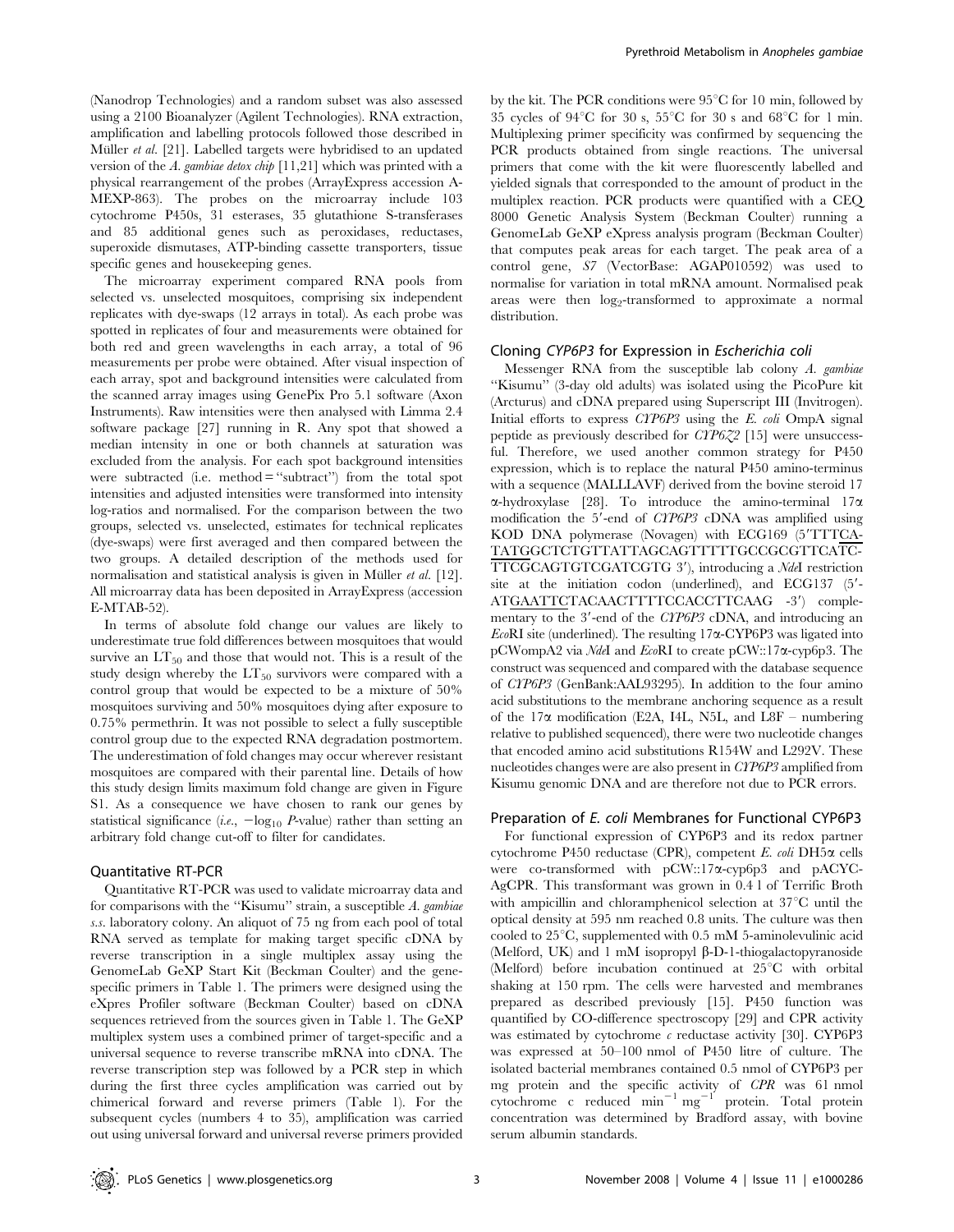Table 1. Oligonucleotide primer sequences used for microarray validation.

| Gene    | Accession no.            | Primer  | Sequence (5'-3')              | Concentration | Size   |
|---------|--------------------------|---------|-------------------------------|---------------|--------|
| ABCC11  | VectorBase:AGAP008436-RA | forward | <b>TCATCTACCGGGACTTTTCG</b>   | 20 nM         | 135 bp |
|         |                          | reverse | <b>TCCCAATGAAGCTGGATTTC</b>   | 50 nM         |        |
| ABCC9   | VectorBase:AGAP008437-RA | forward | AACGTCCACACCGATCTTTC          | 20 nM         | 106 bp |
|         |                          | reverse | <b>TTCCAATCGCTTTAATTGCC</b>   | 50 nM         |        |
| COEAE2G | VectorBase:AGAP006723-RA | forward | <b>TGATCAAGAACCTGTCGGTG</b>   | 20 nM         | 177 bp |
|         |                          | reverse | CGGTAAGCAGATCGACCAAT          | 150 nM        |        |
| CYP12F4 | VectorBase:AGAP008018-RA | forward | GGATCGACGGGAATTCTGTA          | 20 nM         | 215 bp |
|         |                          | reverse | AGAACGAGGTCTTTTCCGGT          | 50 nM         |        |
| CYP4D22 | VectorBase:AGAP002419-RA | forward | <b>GTTAGCGTTGTTCTGCACCA</b>   | 20 nM         | 184 bp |
|         |                          | reverse | GATCTTGAAGTGAAAGGCGG          | 50 nM         |        |
| CYP4H19 | VectorBase:AGAP000088-RA | forward | <b>TTCTCGTGACGCTATTGGTG</b>   | 20 nM         | 238 bp |
|         |                          | reverse | CTGGTTACGACGACCATGTG          | 150 nM        |        |
| CYP4H24 | VectorBase:AGAP000088-RA | forward | CGCAAGTGTCTAACGAGCAG          | 20 nM         | 163 bp |
|         |                          | reverse | TCATGACCCTCGAACATGAA          | 50 nM         |        |
| CYP6AK1 | VectorBase:AGAP010961-RA | forward | <b>GCTGCCACCTTCTATATGGC</b>   | 20 nM         | 142 bp |
|         |                          | reverse | <b>TTTCGCGTCCATATTTGACA</b>   | 6.2 nM        |        |
| CYP6M2  | VectorBase:AGAP008212-RA | forward | <b>TTCGTCGACTCTCCTCACCT</b>   | 20 nM         | 199 bp |
|         |                          | reverse | GAAATGTACCGGGACTGGTG          | 50 nM         |        |
| CYP6M3  | VectorBase:AGAP008213-RA | forward | GATCAAGTACCGGGTGGAGA          | 20 nM         | 229 bp |
|         |                          | reverse | <b>TCTGCCCTTATCTTGCACCT</b>   | 24.4 pM       |        |
| CYP6N1  | GeneBank:AY028786        | forward | CTACTGGGAAAAGCGAGGTG          | 20 nM         | 149 bp |
|         |                          | reverse | <b>GAATTCCTCCGAATGGTTGA</b>   | 50 nM         |        |
| CYP6P3  | VectorBase:AGAP002865-RA | forward | AGCTAATTAACGCGGTGCTG          | 20 nM         | 121 bp |
|         |                          | reverse | AAGTGTGGATTCGGAGCGTA          | 50 nM         |        |
| CYP6Z2  | VectorBase:AGAP008218-RA | forward | <b>TTATTTGTCCTGGGTTGTTGAA</b> | 20 nM         | 244 bp |
|         |                          | reverse | <b>GTTTCTGCACCGGCAATGTA</b>   | 50 nM         |        |
| GSTD1-4 | VectorBase:AGAP004164-RC | forward | <b>TCGAGCGATCATGTGCTATC</b>   | 20 nM         | 222 bp |
|         |                          | reverse | AACGCTAAAGCTTCCCCAAT          | 50 nM         |        |
| 57      | VectorBase:AGAP010592-RA | forward | CATTTCGTTGTGAACCCAAA          | 20 nM         | 128 bp |
|         |                          | reverse | AGTTCATCTCCAGCTCCAGG          | 0.8 nM        |        |

Primer sequences and product size are given without the universals needed for the qPCR method applied. doi:10.1371/journal.pgen.1000286.t001

#### Pyrethroid Metabolism Assays

Deltamethrin and permethrin (Chemservice, West Chester, PA) were incubated with 0.25 µM CYP6P3 in 0.2 M Tris.HCl, pH 7.4,  $0.25$  mM  $MgCl<sub>2</sub>$  in the presence or absence of an NADPH generating system (1 mM glucose-6-phosphate (Melford),  $0.1 \text{ mM } NADP^+$  (Melford), 1 unit ml<sup>-1</sup> glucose-6-phosphate dehydrogenase (G6PDH) in a total volume of 100 µl. Reactions were carried out in triplicate at  $30^{\circ}$ C with 1,200 rpm shaking. Samples were pre-warmed for 5 min before reactions were initiated by addition of the membrane preparation. Reactions were stopped with  $100 \mu l$  of acetonitrile and incubated for a further 20 min to ensure that all pyrethroid was dissolved.

The quenched reactions were centrifuged at 20,000 g for 10 min before transferring the supernatant to glass HPLC vials. 100 ml of the supernatant was loaded onto a mobile phase with a flow rate of 1 ml min<sup>-1</sup> and 23<sup>o</sup>C for separation on a 250 mm C18 column (Acclaim 120, Dionex). Time-trial reactions were run with a linear gradient from 0% to 90% acetonitrile in water  $(v/v)$ over the first 6 min, 90% was then held for 10 min before returning 0% with a linear gradient over 2 min followed by equilibration with 0% for another 4 min. Pyrethroid elution was monitored by absorption at 232 nm and quantified by peak integration (Chromeleon, Dionex).

For kinetics of deltamethrin, varying concentrations of substrate  $(0.5-16 \mu M)$  were used. Deltamethrin concentrations were determined by HPLC as describe above, but using an isocratic mobile phase with 90% acetonitrile in water. Rates of deltamethrin turnover from three independent reactions were plotted versus deltamethrin substrate concentration.  $K_{\text{m}}$  and  $V_{\text{max}}$  were determined using SigmaPlot v10.0 (Systat Software, Inc) by fitting to the Michaelis-Menton equation using non-linear regression.

# Results

### Spectrum of Permethrin Susceptibility

Before selecting individuals the  $LT_{50}$  to 0.75% permethrin was determined by exposing 98 to 110 individuals per time point and sex (Figure 1). Using logistic regression models we estimated an  $LT_{50}$  of 122 min for females and 95 min for males. Mortality rates for a WHO standard 1 h exposure were 16.8% and 30.5% for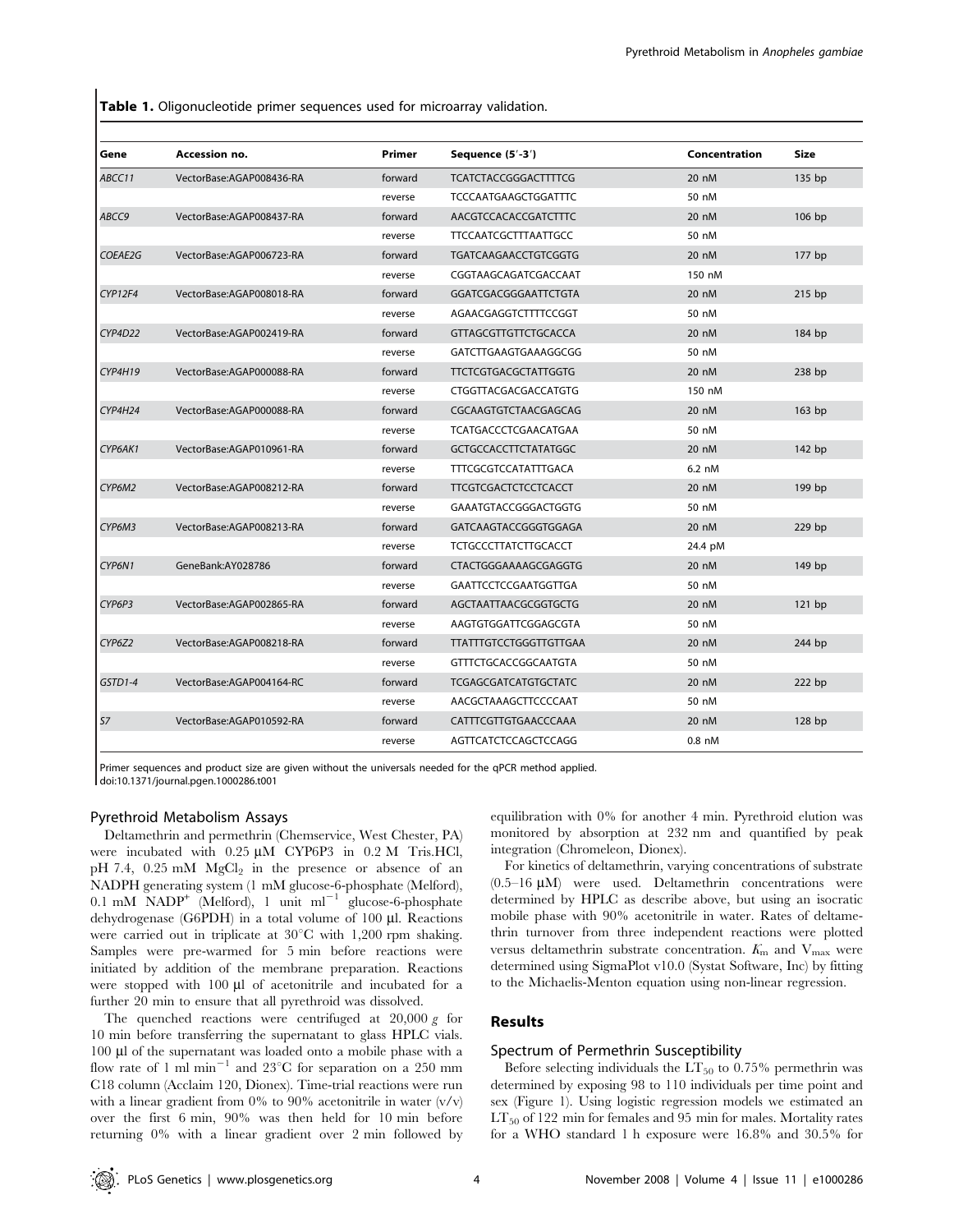

Figure 1. Spectrum of permethrin susceptibility in A. gambiae s.l. from Dodowa, southern Ghana. Proportion of 3-day old adult A. gambiae s.l. individuals killed as a function of exposure time to 0.75% permethrin following WHO standard protocols [22]. Dots represent summaries from performed susceptibility tests with between 98 and 110 individuals per time point and sex. Time-response curves were fitted to data using logit analysis [23]. Dotted lines indicate  $LT<sub>50</sub>s$  which were 2 h 2 min and 1 h 35 min for females and males, respectively. doi:10.1371/journal.pgen.1000286.g001

females and males, respectively (Figure 1). Mortality in the controls was 2.3% for females ( $N = 171$ ) and 2.1% for males ( $N = 116$ ).

## Species Composition and Genotypes

A total of 333 A. gambiae s.l. females were stored for gene expression studies and identified to species level, molecular form and kdr genotype (Table 2). The majority (99.4%) of the sampled mosquitoes were A. gambiae s.s. belonging to the molecular S form, and only two individuals in the control group were M form. The L1014S kdr mutation was detected in three individuals, although it was not possible to confirm this result by sequencing. There was no difference in L1014F frequencies between the control and selected groups (Fisher's exact test,  $P = 0.22$ ). This latter mutation was close to fixation with 91.3% of the screened individuals in the control group being homozygous for the L1014F mutation (Table 2).

Table 2. Distribution of S and M molecular forms and kdr allele frequencies in the control and selected group collected for gene expression analysis.

| Molecular<br>form    | kdr allele frequency             |            |                 |  |                                    |             |  |
|----------------------|----------------------------------|------------|-----------------|--|------------------------------------|-------------|--|
|                      | $R_W, R_W$                       | $R_{Wt}$ + | $R_W, R_E^{-1}$ |  | $R_{E}$ , $R_{E}$ $R_{E}$ , + +, + |             |  |
| Control group (172)  |                                  |            |                 |  |                                    |             |  |
| S                    | 91.3% (157) 5.8% (10) 1.7% (3) - |            |                 |  |                                    |             |  |
| M                    |                                  |            |                 |  |                                    | $1.2\%$ (2) |  |
| Selected group (161) |                                  |            |                 |  |                                    |             |  |
| S                    | 95.0% (153) 5.0% (8)             |            |                 |  |                                    |             |  |
| M                    |                                  |            |                 |  |                                    |             |  |

doi:10.1371/journal.pgen.1000286.t002

### Gene Expression

All specimens included in the microarray analysis were A. gambiae s.s., molecular S form and homozygous for the L1014F kdr mutation to minimise confounding effects. Three P450s were consistently (very low P-values) expressed at higher levels in  $LT_{50}$ selected vs. unexposed mosquitoes; CYP6P3, CYP4H24 and CYP4H19 (Figure 2, Table 3). CYP6P3 and CYP4H19 were 1.6 fold over-expressed and CYP4H24 was 1.5-fold over-expressed in specimens surviving the  $LT_{50}$ .

The same RNA pools used in the microarray analysis were additionally evaluated by multiplex quantitative reverse transcription (RT) PCR for 14 selected genes (Table 1). The transcripts were selected from the pool of genes that were differentially expressed in the microarray analysis. Two genes, CYP4H19 and COEAE2G were removed from the analysis due to missing PCR products for some of the RNA pools. Both methods were in concordance for several genes, though not for all, including CYP6P3, CYP6M2, CYP6AK1, GSTD1-4, ABCC9 and CYP6Z2 (Figure 3A). For all other genes, ABCC11, CYP4D22, CYP4H24, CYP6M3, CYP6N1 and CYP12F4 the lack of concurrence between the two methods is probably related to low levels of fold change [31].

On the basis of having the most consistent gene expression pattern, the catalytic properties of CYP6P3 enzyme was further investigated by heterologous expression in E. coli. The comparison of CYP6P3 expression levels between  $LT_{50}$ -selected mosquitoes and a susceptible laboratory (Kisumu, A. gambiae s.s.) strain also showed increased levels in the wild mosquito population (Figure 3B), showing additional evidence for an association between CYP6P3-overexpression and permethrin resistance. A comparison of CYP6P3 expression levels between permethrinexposed and unexposed female siblings 48 h post exposure showed no sign of gene induction (pair wise t-test, P-value =  $0.49, \mathcal{N} = 7$ families; data not shown). Hence, overexpression of CYP6P3 may



Figure 2. Microarray analysis of loci showing differences in expression levels between  $LT_{50}$ -selected and unselected specimens. Each dot represents the mean estimates, P-value vs. fold difference for one unique probe on the microarray. Names are given for the 10 statistically most significant genes (values are given in Table 3). To account for multiple testing, P-values were adjusted adopting the approach of Benjamini and Hochberg [41] to control for the false discovery rate as described in Smyth [27]. doi:10.1371/journal.pgen.1000286.g002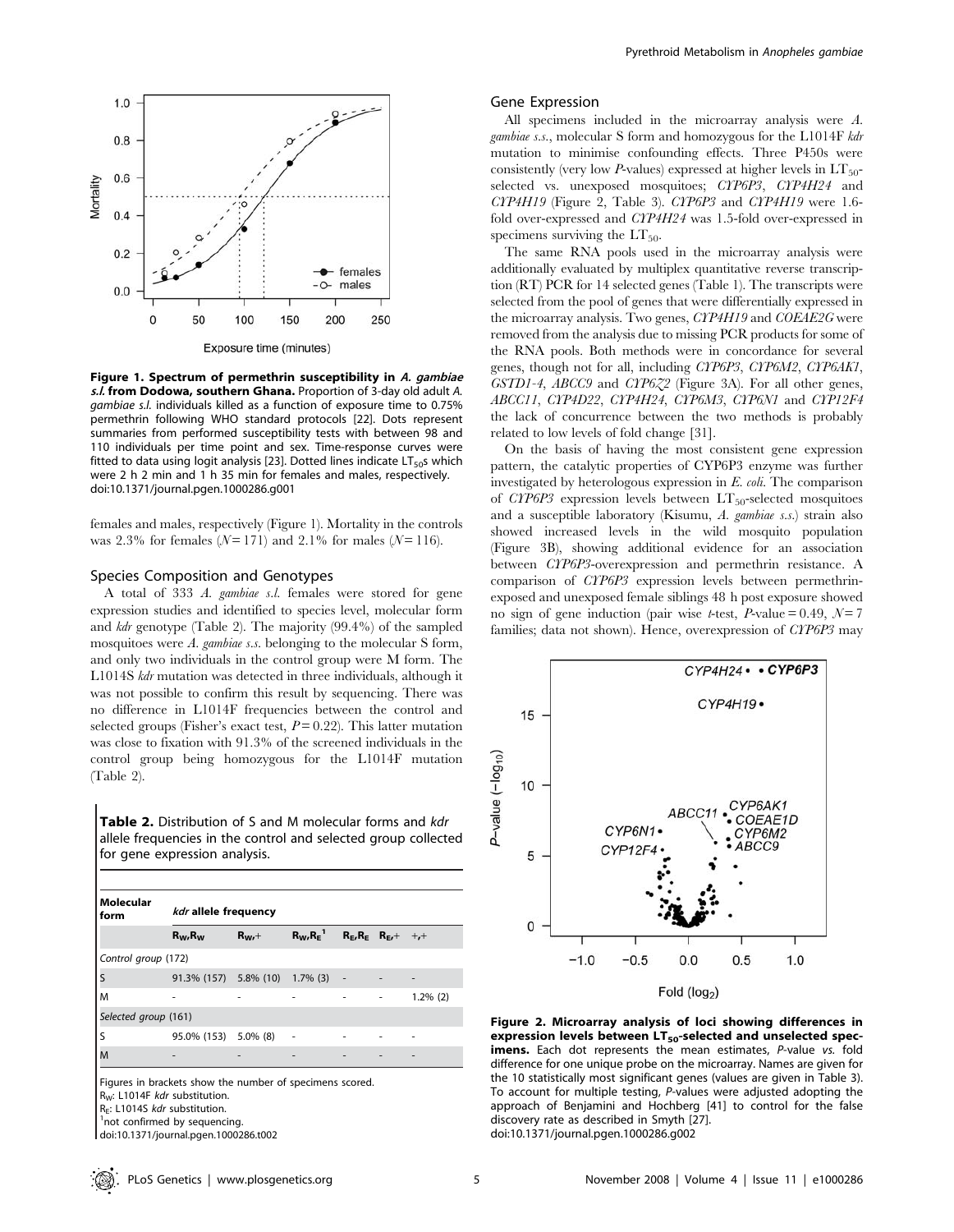Table 3. Microarray results of top ten differentially expressed genes between selected and unselected mosquitoes.

| Gene    | Accession no.                          | <b>Function</b>  | Location | <b>Measured fold</b> | Putative fold <sup>1</sup> | $P$ -value <sup>2</sup> |
|---------|----------------------------------------|------------------|----------|----------------------|----------------------------|-------------------------|
|         | Overexpressed in selected mosquitoes   |                  |          |                      |                            |                         |
| CYP6P3  | VectorBase: AGAP002865-RA              | Cytochrome P450  | 2R       | 1.61                 | 2.82                       | $6.69\times10^{-19}$    |
| CYP4H24 | VectorBase: AGAP000088-RA              | Cytochrome P450  | X        | 1.47                 | 2.21                       | $6.69\times10^{-19}$    |
| CYPAH19 | VectorBase: AGAP000088-RA              | Cytochrome P450  | X        | 1.61                 | 2.83                       | $1.63 \times 10^{-16}$  |
| CYP6AK1 | VectorBase: AGAP010961-RA              | Cytochrome P450  | 3L       | 1.27                 | 1.57                       | $1.19\times10^{-08}$    |
| COEAE1D | VectorBase: AGAP005756-RA              | Carboxylesterase | 2L       | 1.30                 | 1.66                       | $3.71 \times 10^{-08}$  |
| CYP6M2  | VectorBase: AGAP008212-RA              | Cytochrome P450  | 3R       | 1.29                 | 1.64                       | $6.28 \times 10^{-07}$  |
| ABCC11  | VectorBase: AGAP008436-RA              | ABC transporter  | 3R       | 1.19                 | 1.38                       | $1.15 \times 10^{-06}$  |
| ABCC9   | VectorBase: AGAP008437-RA              | ABC transporter  | 3R       | 1.30                 | 1.66                       | $2.01 \times 10^{-06}$  |
|         | Overexpressed in unselected mosquitoes |                  |          |                      |                            |                         |
| CYP6N1  | GenBank: AY028786                      | Cytochrome P450  | 3R       | $-1.20$              | $-1.35$                    | $1.84\times10^{-07}$    |
| CYP12F4 | VectorBase: AGAP008018-RA              | Cytochrome P450  | 3R       | $-1.19$              | $-1.32$                    | $3.67\times10^{-06}$    |

<sup>1</sup>Gives the estimated ratio in gene expression levels if survivors were directly compared with dead mosquitoes (See Figure S1 for its calculation).

<sup>2</sup>To account for multiple testing, P-values were adjusted adopting the approach of Benjamini and Hochberg [41] to control for the false discovery rate as described in Smyth [27].

doi:10.1371/journal.pgen.1000286.t003

be assumed to be constitutive rather than induced upon permethrin exposure.

#### Pyrethroid Metabolism

CYP6P3 was co-expressed with A. gambiae cytochrome P450 reductase (CPR) in  $E.$  coli to produce a functional monooxygenase complex, and the ability of CYP6P3 to metabolise permethrin was evaluated from time-dependant elimination of a  $10 \mu M$  mixture of four isomers. Permethrin eluted with R and S trans-isomers at 16.1 min and R and S cis-isomers at 17.4 min in HPLC analysis. In the absence of NADPH there was no significant change in permethrin concentration over the 30 min incubation period (Figures 4A and 5A). With the NADPH regeneration system included, 72% of the total permethrin was eliminated in 30 min (Figure 4B) with a steady rate of elimination (Figure 5A). This indicates a turnover of  $0.59 \pm 0.04$  min<sup>-1</sup>, (slope from linear  $regression \pm S.E.M.$ ) for the *trans*-permethrin isomers and  $0.37\pm0.02$  min<sup>-1</sup> for the *cis*-permethrin isomers (combined rate of  $0.97 \pm 0.06$  min<sup>-1</sup>).

CYP6P3 activity was also tested against an alpha-cyano pyrethroid, deltamethrin, commonly used on insecticide-treated bednets. Deltamethrin eluted at 14.5 min and like permethrin, NADPH-dependent elimination by CYP6P3 was observed (Figures 4C, 4D, and 5B). The single isomer at 10  $\mu$ M was turned over slightly slower than permethrin at a constant rate of  $0.86 \pm 0.03$  min<sup>-1</sup>. Deltamethrin metabolism was studied in



Figure 3. Microarray validation by quantitative RT-PCR. (A) Correlation between microarray data and RT-PCR of selected genes given in Table 1 (CYP4H19 and COEAE2G were removed from the analysis). While both microarray and multiplex RT-PCR showed similar fold differences for CYP6P3, the overall correlation was weak (r = 0.46, P = 0.129). (B) CYP6P3 expression levels including additional specimens (Mean values ± S.E.M.). Unselected: unselected field specimens (N = 14 replicates, n = 140 individuals). Selected: LT<sub>50</sub>-selected specimens (N = 15 replicates, n = 150 individuals). Kisumu: susceptible lab strain (N = 3 replicates, n = 30 individuals). CYP6P3 levels in the susceptible Kisumu lab strain were 1.7-fold lower than in the selected, field-caught mosquitoes (one-sided t-test,  $P<0.05$ ). Note that the y-axis shows normalised, log-transformed expression levels. doi:10.1371/journal.pgen.1000286.g003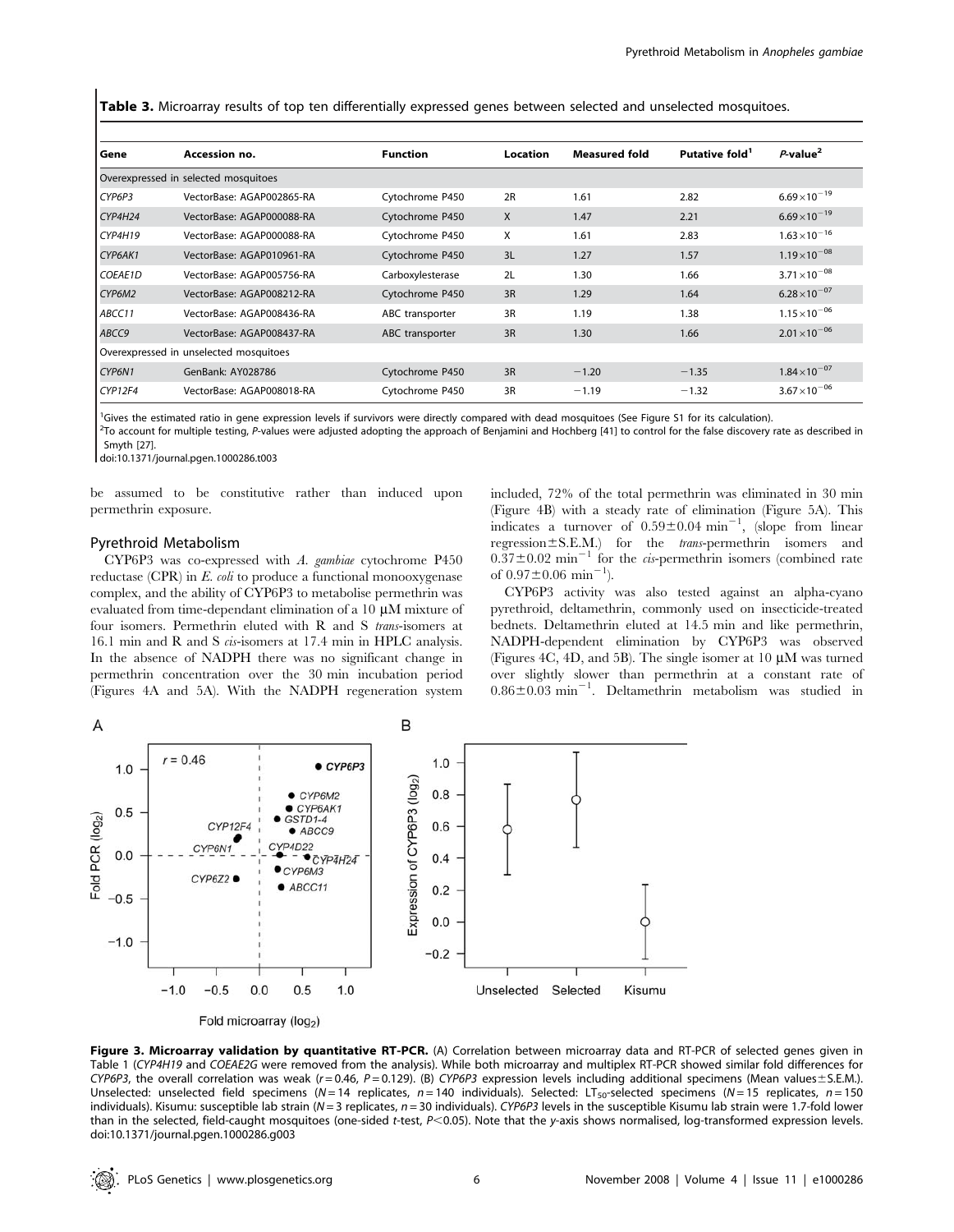

Figure 4. HPLC chromatograms of CYP6P3 reactions. (A) and (B) show CYP6P3 reactions with 10  $\mu$ M permethrin. (C) and (D) show CYP6P3 reactions with 10 µM deltamethrin. Substrate peaks for cis- and trans-permethrin stereoisomers and deltamethrin are indicated. (B) and (D) are overlaid traces of reactions quenched after 0 min (light trace) and 30 min (dark trace) showing substrate elimination in the presence of NADPH. (A) and (C) are overlaid negative control reactions quenched after 0 and 30 min in the absence of NADPH. Putative NADPH-dependant metabolite peaks are indicated by arrows. doi:10.1371/journal.pgen.1000286.g004

greater kinetic detail due its availability as a single isomer. Analysis of initial metabolic rate (5 min reactions) in response to deltamethrin concentration revealed Michaelis-Menten kinetics: the  $V_{\text{max}}$  was  $1.8 \pm 0.2$  min<sup>-1</sup> and the  $K_{\text{m}}$  was  $5.9 \pm 1.2$   $\mu$ M  $(\pm S.E.M., \mathcal{N}= 3).$ 

# **Discussion**

In this study, we selected wild-caught mosquitoes from a highly permethrin resistant field population in southern Ghana against the insecticide permethrin. Using a custom made microarray we identified CYP6P3, a P450 that was overexpressed in mosquitoes surviving exposure to 0.75% permethrin for 2 h, the time that kills 50% of the mosquito population. Heterologous expression of CYP6P3 in E. coli yielded a protein that metabolises permethrin and deltamethrin. This is the first study to identify a gene encoding for an enzyme that mediates pyrethroid detoxification in the malaria vector A. gambiae s.s.. As our findings are based on the

study of gene expression in wild-caught, phenotyped mosquitoes, the results are of significant importance in the field context.

3-day old females of the mosquito population under study showed 83% survival rate at the WHO diagnostic to 0.75% permethrin for 1 h. To our knowledge, this is the highest survival rate reported against permethrin in an A. gambiae field population to date. This population has a high frequency of the L1014F kdr allele, which confers resistance to pyrethroids and DDT [6]. The population is almost fixed with 91% of screened individuals found to be homozygous for the L1014F substitution at the this locus, a 12% increase compared to a survey conducted in 2002 at the same field site [18]. There has been much debate over the extent to which target-site and metabolic resistance mechanisms contribute to the observed phenotype [3,7,32]. To exclude any possible effect of known target-site mutations we performed all gene expression analyses only on RNA extracted from specimens homozygous for the L1014F kdr type. This is a considerable improvement over previous expression studies which were potentially confounded by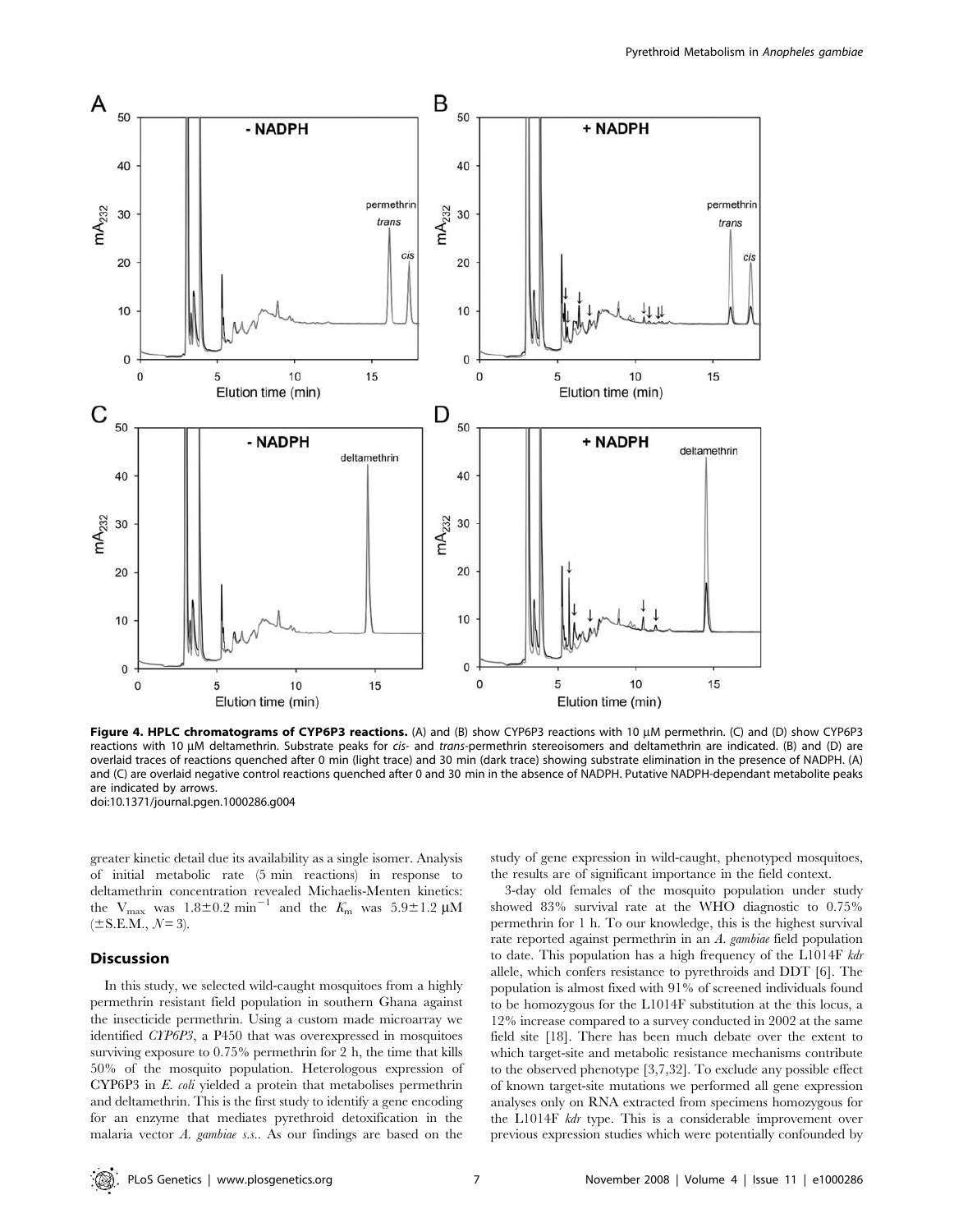

Figure 5. Time course of pyrethroid metabolism. (A) Reactions were performed at 30°C with 10  $\mu$ M deltamethrin or (B) 10  $\mu$ M permethrin stereoisomer mixture. Concentrations were determined by HPLC peak integration (Mean values $\pm$ S.E.M., N = 3). doi:10.1371/journal.pgen.1000286.g005

comparing the susceptible Kisumu strain with resistant laboratory strains having either the L1014S [11,13,24] or L1014F [12] kdr mutation. Furthermore, in the field population studied L1014F allele was close to fixation and hence the observed variability in resistance phenotype is most likely attributable to an additional mechanism. The time-response, showing mortality as a function of exposure time to 0.75% permethrin, is represented by a very broad symmetrically shaped sigmoid curve. This implies that the population has a broad distribution of resistant phenotypes [33] which suggests that there are multiple resistance mechanisms present in the population.

Three P450s up-regulated in the permethrin-selected specimens showed good accordance between the microarray and RT-PCR data, including CYP6P3, CYP6M2 and CYP6AK1. P450s are an abundant family of enzymes which can mediate resistance to all classes of insecticides and their up-regulation has been documented in a broad range of insect species [8,9]. Although up-regulation has been identified for a large number of P450s in insecticide resistant insects, studies of catalytic activity are generally limited [9]. To date two A. gambiae P450s (CYP6 $Z1$  and CYP6 $Z2$ ) have been functionally characterised [14,15]. While CYP6Z1 is capable of metabolising DDT [14] and CYP6Z2 binds to pyrethroids, a catalytic capacity could not be shown for pyrethroids [15]. The current study focused on the characterisation of CYP6P3 because there was a strong association between gene expression and resistance phenotype. CYP6P3 is the first enzyme with a demonstrated potential for catalytic activity with pyrethroids in A. gambiae. Intriguingly, CYP6P9, the A. funestus ortholog of CYP6P3 [34], is located within a major Quantitative Trait Locus (QTL) conferring pyrethroid resistance [35] and overexpressed in adults of the pyrethroid resistant FUMOZ-R strain [36]. As both the QTL marker and the A. funestus CYP6P9 locus are physically mapped to the same region on chromosome 2R, it has been postulated that up-regulation is mediated via mutations in cisacting elements [36]. In A. gambiae s.s. the question whether CYP6P3 is cis- or trans-regulated remains unanswered and further studies are needed to identify how up-regulation is controlled. This information will facilitate the development of expression-associated DNA markers that would allow screening of wild populations for the presence of metabolic resistance alleles.

The second P450 which showed convincing evidence for association with permethrin-resistance was CYP6M2. Moreover, CYP6M2 has previously been identified in a colonised laboratory strain from the same field site [12]. Enzyme characterisation of CYP6M2 is currently underway.

The third P450, CYP6AK1, has not previously been associated with pyrethroid resistance and was down-regulated in the DDTresistant ZAN/U strain [11]. CYP6AK1 has not been investigated further, but this gene may become an interesting candidate if found in future studies.

We expressed the full-length cDNA of CYP6P3 in E. coli along with its cognate redox partner CPR to produce a functional enzyme for characterisation studies. Consistent with a role in detoxification, CYP6P3 was found to metabolise permethrin. Permethrin consists of four isomers:  $(R)$  cis,  $(R)$  trans,  $(S)$  cis,  $(S)$  trans, and it is the cis isomers that has greater insecticidal activity, possibly due to slower metabolism [37]. Since two peak mixtures of cis R/S and trans R/S isomers are separated by HPLC chromatography, rates of metabolism of individual isomers could not be determined. However, both (1RS) cis and (1RS) trans isomers were eliminated from enzyme reactions indicating that metabolism of the active form occurs. Moreover the enzyme was efficient in metabolising deltamethrin, which is widely used in agriculture and in the production of insecticide-treated bednets, further emphasising a potentially important role in metabolic resistance.

Modest rates of metabolism of the pyrethroids by the heterologously expressed CYP6P3 were observed. Substrate turnover values were in the range  $0.5-2$  min<sup>-1</sup>, which were 5 to 10-fold slower than the rates observed for the in vitro P450 metabolism of pyrethroids reported from other species; the lepidopteran CYP6B8 has a  $V_{\rm max}$  for  $\alpha$ -cypermethrin of  $13$  min<sup>-1</sup> [38] whereas rat CYP3A2 has 14-fold higher turnover than CYP6P3, although the  $K_m$  for deltamethrin is not significantly different [39]. This could potentially be due to the absence of cytochrome  $b_5$  in our system, which is known to enhance the activity of some P450s [8]. Indeed, increased levels of cytochrome b5 are associated with P450 mediated insecticide resistance in some insects and are directly involved in CYP6D1 mediated cypermethrin metabolism in the house fly [40]. Investigations are underway to examine the influence of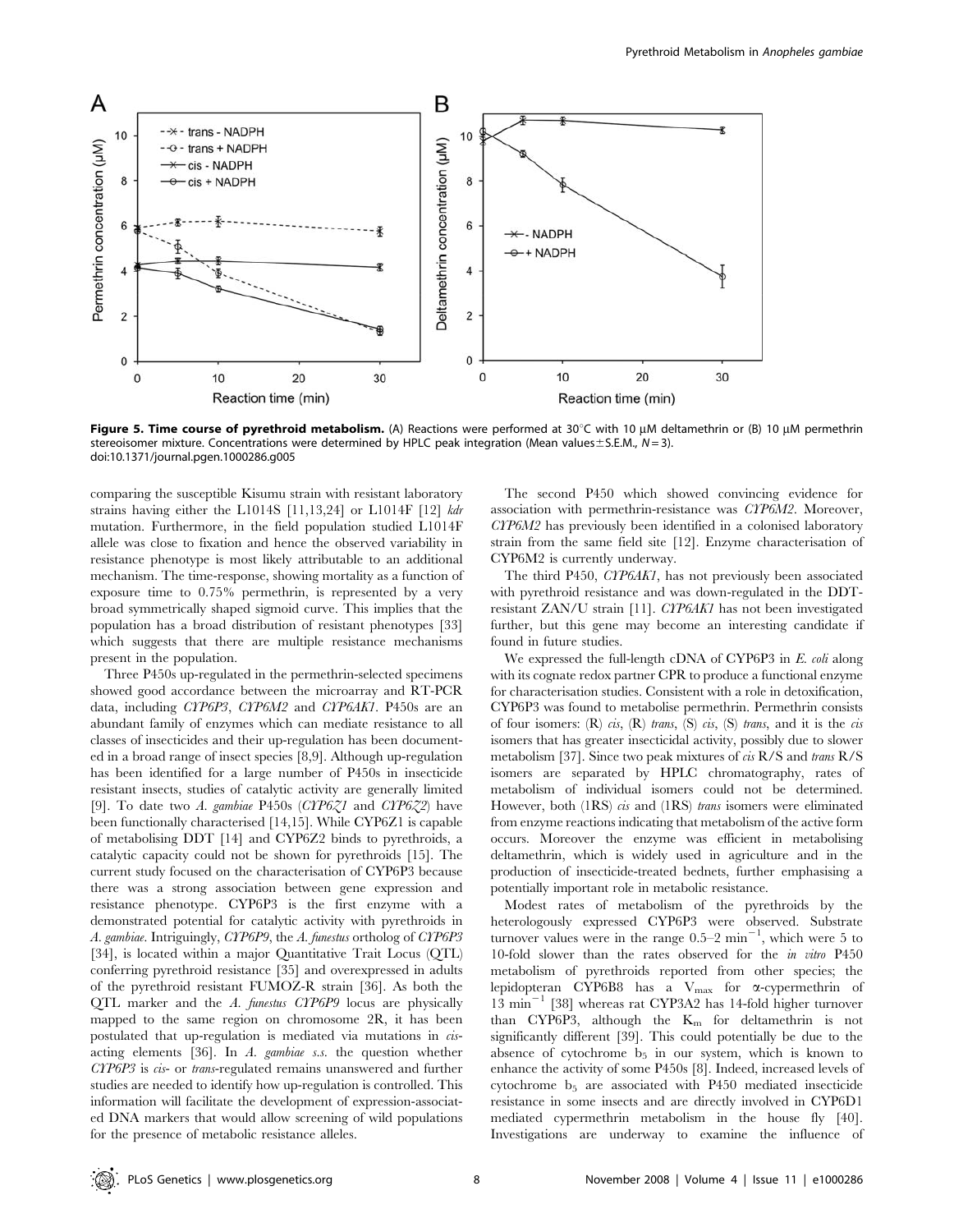cytochrome  $b_5$  on metabolism and to further define the molecular interactions of pyrethroids and other insecticides with CYP6P3.

Our data demonstrates that a P450, CYP6P3 is up-regulated in highly permethrin resistant A. gambiae s.s. mosquitoes in the field and functional characterisation of the enzyme strongly suggest that CYP6P3 metabolises both permethrin and deltamethrin. The overexpression of its ortholog in A. funestus provides further support to the importance of this enzyme for pyrethroid resistance in malaria vectors. CYP6M2 was also overexpressed in this study and a study on a laboratory strain colonised from the same area [12] and thus merits further investigation. Yet, although its origin is from the same locality as the existing population, the previous analysis did not detect the change in CYP6P3. The current study emphasises the importance of studying metabolic resistance in natural mosquito populations.

# Supporting Information

Figure S1 Transformation of fold differences for mixed RNA pools. (A) A simplified mathematical model that adjusts for limitations in the fold change of mRNA levels if RNA pools from insecticide-selected (S) vs. a mixed (insecticide-selected combined with unselected) group  $(M)$  of mosquitoes are compared. The transformed ratio, S/D gives the ratio as if RNA could be extracted from survivors  $(S)$  and dead  $(D)$  mosquitoes alike and would be directly compared, a situation which may not be possible

#### References

- 1. Pinto J, Lynd A, Vicente JL, Santolamazza F, Randle NP, et al. (2007) Multiple origins of knockdown resistance mutations in the Afrotropical mosquito vector Anopheles gambiae. PLoS ONE 2: e1243.
- 2. WHO, UNICEF (2005) World Malaria Report. Geneva, Switzerland: World Health Organization.
- 3. N'Guessan R, Corbel V, Akogbéto M, Rowland M (2007) Reduced efficacy of insecticide-treated nets and indoor residual spraying for malaria control in pyrethroid resistance area, Benin. Emerg Infect Dis 13: 199–206.
- 4. Santolamazza F, Calzetta M, Etang J, Barrese E, Dia I, et al. (2008) Distribution of knock-down resistance mutations in Anopheles gambiae molecular forms in west and west-central Africa. Malar J 7: 74.
- 5. Hemingway J, Ranson H (2000) Insecticide resistance in insect vectors of human disease. Annu Rev Entomol 45: 371–391.
- 6. Martinez-Torres D, Chandre F, Williamson MS, Darriet F, Berge JB, et al. (1998) Molecular characterization of pyrethroid knockdown resistance (kdr) in the major malaria vector Anopheles gambiae s.s. Insect Mol Biol 7: 179–184.
- 7. Ranson H, Jensen B, Vulule JM, Wang X, Hemingway J, et al. (2000) Identification of a point mutation in the voltage-gated sodium channel gene of Kenyan Anopheles gambiae associated with resistance to DDT and pyrethroids. Insect Mol Biol 9: 491–497.
- 8. Feyereisen R (2005) Insect cytochrome P450. In: Gilbert LI, Iatrou K, Gill SS, eds. Comprehensive Molecular Insect Science Elsevier. pp 1–77.
- 9. Li X, Schuler MA, Berenbaum MR (2007) Molecular mechanisms of metabolic resistance to synthetic and natural xenobiotics. Annu Rev Entomol 52: 231–253.
- 10. Ranson H, Claudianos C, Ortelli F, Abgrall C, Hemingway J, et al. (2002) Evolution of supergene families associated with insecticide resistance. Science 298: 179–181.
- 11. David JP, Strode C, Vontas J, Nikou D, Vaughan A, et al. (2005) The Anopheles gambiae detoxification chip: a highly specific microarray to study metabolic-based insecticide resistance in malaria vectors. Proc Natl Acad Sci U S A 102: 4080–4084.
- 12. Müller P, Donnelly MJ, Ranson H (2007) Transcription profiling of a recently colonised pyrethroid resistant Anopheles gambiae strain from Ghana. BMC Genomics 8: e36.
- 13. Nikou D, Ranson H, Hemingway J (2003) An adult-specific CYP6 P450 gene is overexpressed in a pyrethroid-resistant strain of the malaria vector, Anopheles gambiae. Gene 318: 91–102.
- 14. Chiu TL, Wen Z, Rupasinghe SG, Schuler MA (2008) Comparative molecular modelling of Anopheles gambiae CYP6Z1, a mosquito P450 capable of metabolizing DDT. Proc Natl Acad Sci U S A 105: 8855–8860.
- 15. McLaughlin LA, Niazi U, Bibby J, David JP, Vontas J, et al. (2008) Characterization of inhibitors and substrates of Anopheles gambiae CYP6Z2. Insect Mol Biol 17: 125–135.
- 16. Riehle MM, Markianos K, Niare O, Xu J, Li J, et al. (2006) Natural malaria infection in Anopheles gambiae is regulated by a single genomic control region. Science 312: 577–579.

for selection experiments due to post-mortem RNA degradation. The model may be applicable wherever mosquitoes are selected from a population/laboratory colony and then compared back to their ''parental'' group or strain. The function depends on the mortality rate which is given by the number of susceptible individuals in the selection experiment. (B) The graph plots the relationship between observed and ''true'' ratio for the mortality observed in this study ( $m = 0.58$ ) and for a 25% and 75% mortality rate.

Found at: doi:10.1371/journal.pgen.1000286.s001 (0.32 MB TIF)

#### Acknowledgments

We are grateful to David Weetman, Sam Dadzie and family for field support in Ghana. Margaret Hughes and Andrew Cossins from the Liverpool Microarray Facility helped with the printing of microarray slides. We would also like to thank the members of the LSTM Vector Group for fruitful discussions.

# Author Contributions

Conceived and designed the experiments: PM EW BJS PMP MJIP MJD. Performed the experiments: PM EW BJS PMP JCM AS SNM MJD. Analyzed the data: PM EW BJS. Contributed reagents/materials/analysis tools: AEY. Wrote the paper: PM EW BJS HR JH MJIP MJD. Oversaw experimental design and analysis: HR MJIP MJD.

- 17. Hemingway J, Beaty BJ, Rowland M, Scott TW, Sharp BL (2006) The Innovative Vector Control Consortium: improved control of mosquito-borne diseases. Trends Parasitol 22: 308–312.
- 18. Yawson AE, McCall PJ, Wilson MD, Donnelly MJ (2004) Species abundance and insecticide resistance of Anopheles gambiae in selected areas of Ghana and Burkina Faso. Med Vet Entomol 18: 372–377.
- 19. Gillies MT, De Meillon B (1968) The Anophelinae of Africa south of the Sahara. Johannesburg, South Africa: South African Institute of Medical Research. 343 p.
- 20. Gillies MT, Coetzee M (1987) A supplement to the Anophelinae of Africa south of the Sahara. Johannesburg, South Africa: South African Institute of Medical Research. 143 p.
- 21. Müller P, Chouaibou M, Pignatelli P, Etang J, Walker ED, et al. (2008) Pyrethroid tolerance is associated with elevated expression of antioxidants and agricultural practice in Anopheles arabiensis sampled from an area of cotton fields in Northern Cameroon. Mol Ecol 17: 1145–1155.
- 22. WHO (1998) Tests Procedures for Insecticide Resistance Monitoring in Malaria Vectors, Bio-Efficacy and Persistence of Insecticides on Treated Surfaces. Geneva, Switzerland: WHO.
- 23. Pampel FC (2000) Logistic Regression: A Primer; Lewis-Beck MS, ed. California: Sage. 96 p.
- 24. Vontas J, Blass C, Koutsos AC, David JP, Kafatos FC, et al. (2005) Gene expression in insecticide resistant and susceptible Anopheles gambiae strains constitutively or after insecticide exposure. Insect Mol Biol 14: 509–521.
- 25. Fanello C, Santolamazza F, della Torre A (2002) Simultaneous identification of species and molecular forms of the Anopheles gambiae complex by PCR-RFLP. Med Vet Entomol 16: 461–464.
- 26. Lynd A, Ranson H, McCall PJ, Randle NP, Black WC IV, et al. (2005) A simplified high-throughput method for pyrethroid knock-down resistance (kdr) detection in Anopheles gambiae. Malar J 4: 16.
- 27. Smyth GK (2005) Limma: linear models for microarray data. In: Gentleman R, Carey V, Dudoit S, Irizarry R, Huber W, eds. Bioinformatics and Computational Biology Solutions using R and Bioconductor. New York: Springer. pp 397–420.
- 28. Barnes HJ, Arlotto MP, Waterman MR (1991) Expression and enzymatic activity of recombinant cytochrome P450 17 alpha-hydroxylase in Escherichia coli. Proc Natl Acad Sci U S A 88: 5597–5601.
- 29. Omura T, Sato R (1964) The carbon monoxide-binding pigment of liver microsomes. I. Evidence for its hemoprotein nature. J Biol Chem 239: 2370– 2378.
- 30. Pritchard M, McLaughlin LA, Friedberg T (2006) Establishment of functional human cytochrome P450 monooxygenase systems in Escherichia coli. In: Philips IR, Shephard EA, eds. Methods in Molecular Biology: Cytochrome P450 Protocols: Second Edition. Totowa, NJ: Humana Press Inc. pp 19–29.
- 31. Morey JS, Ryan JC, Van Dolah FM (2006) Microarray validation: factors influencing correlation between oligonucleotide microarrays and real-time PCR. Biol Proced Online 8: 175–193.